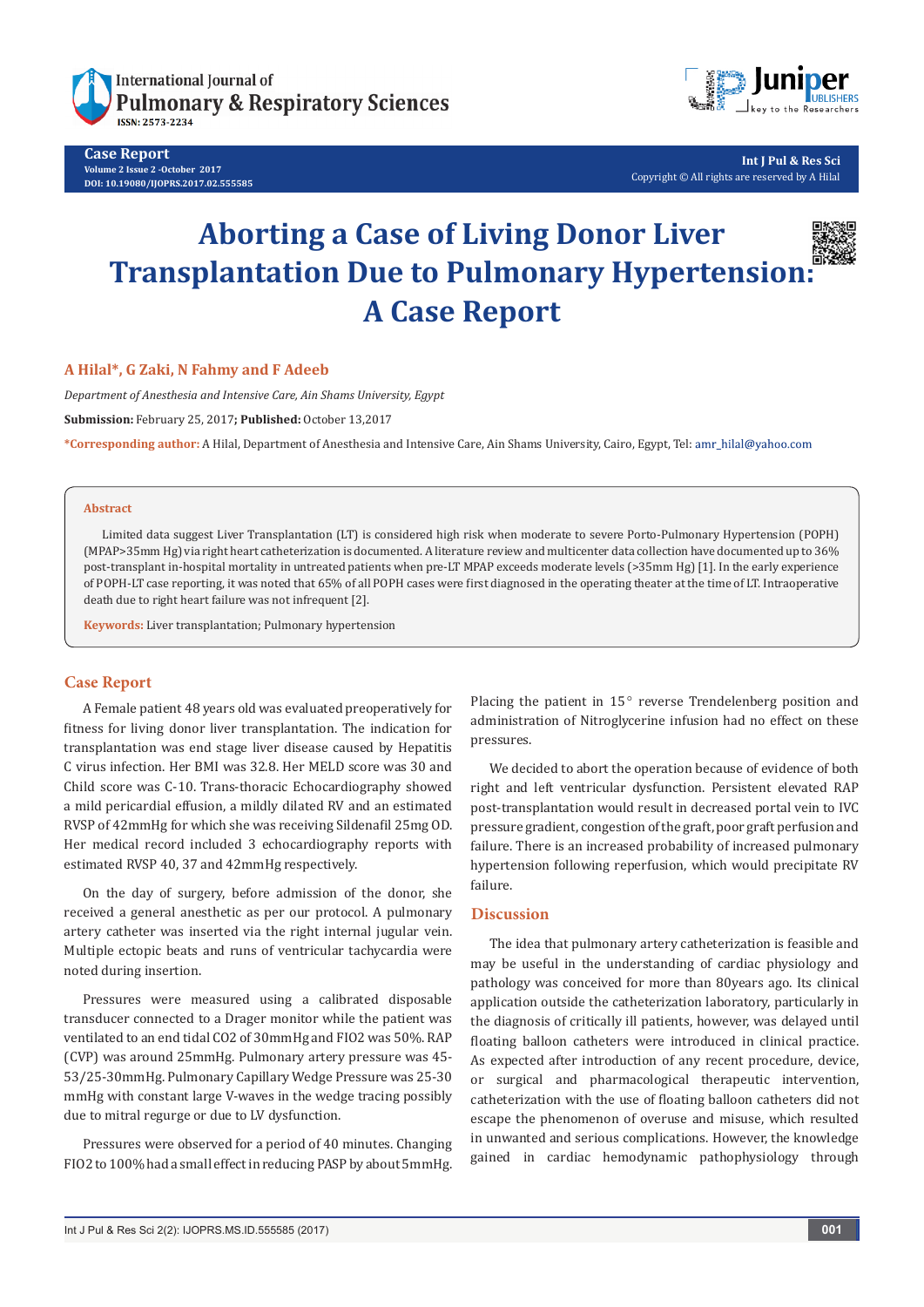the use of floating balloon catheters should not be dismissed. Furthermore, bedside hemodynamic studies have provided understanding of the hemodynamic correlates of abnormal clinical and echocardiographic findings in critically ill patients. A fairly higher personal experience with the use of floating balloon catheters, almost from the time of their introduction, and many observations about their use and abuse form the basis of this viewpoint [3].



California, San Francisco.

In 1929, Dr Warner Forssmann first introduced a catheter into his own heart and established that right heart catheterization is feasible in humans. However, the catheter was advanced only into the right atrium [4]. Drs Andre Cournand and Dickinson Richards developed catheters that could be advanced into the pulmonary arteries and can be used to study the pathophysiology of congenital and acquired heart diseases. In 1956, Drs Forssmann, Cournand, and Richards received the Nobel Prize in medicine for their discoveries [5]. In 1964, Dr Bradley introduced the miniature diagnostic catheters that can be used in severely ill patients. In 1965, Dr Fife constructed self-guiding pulmonary artery catheters. In 1969, Drs Scheinman, Abbot, and Rapaport used a flow-directed right heart catheter for measurement of right heart pressures. However, balloon flotation flow-directed

catheters that can be used at the bedside, without fluoroscopy, were introduced by Drs Swan and Ganz in 1970 (Figure 1) [6]. The floating balloon catheters, popularly known as "Swan-Ganz" catheters, were further developed for measuring cardiac output (by the thermodilution technique), for right atrial and right ventricular pacing, and for measuring right-sided pressures, including pulmonary capillary wedge pressure.

Pulmonary artery catheterization is necessary for the hemodynamic differential diagnosis of pulmonary arterial hypertension [7]. For example, presently no noninvasive tests are available for the accurate diagnosis of precapillary, postcapillary and mixed hemodynamic types of pulmonary arterial hypertension.





**How to cite this article:** A Hilal, G Zaki, N Fahmy, F Adeeb.Aborting a Case of Living Donor Liver Transplantation Due to Pulmonary Hypertension: A Case Report. Int J Pul & Res Sci. 2017; 2(2): 555585. DOI: 10.19080/IJOPRS.2017.02.555585. **<sup>002</sup>**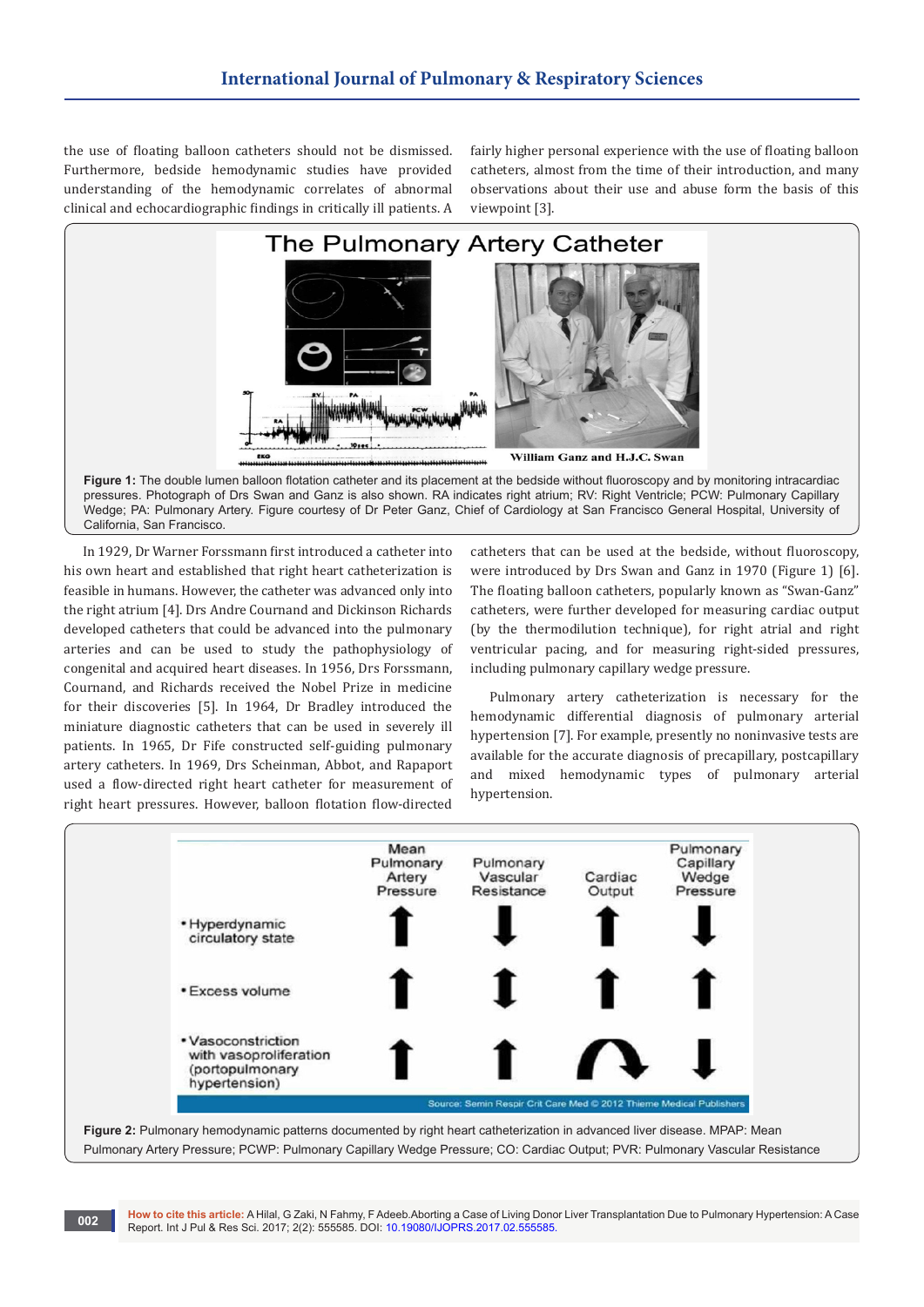POPH must be viewed within the spectrum of pulmonary hemodynamics that occurs as a consequence of portal hypertension from any cause. The correct characterization and interpretation of hemodynamics require Right Heart Catheterization (RHC) in that several reasons may exist for increased blood pressure within the pulmonary arteriovenous circulation as a consequence of portal hypertension (Figure 2). The hyperdynamic (high-flow) circulatory state, increased pulmonary venous volume/congestion, and vasoproliferation/vascular obstruction within the pulmonary arterial bed can each result in the general condition of Pulmonary Hypertension (PH) as defined by RHC measurement. A measured mean pulmonary artery pressure (MPAP) > 25mm Hg defines PH. The distinction between pulmonary artery hypertension and pulmonary venous hypertension requires further measurements. Specifically, such further classification requires measurement of pulmonary artery occlusion pressure and cardiac output, as well as the calculation of the transpulmonary gradient and pulmonary vascular resistance [8].

The usual hyper dynamic state in liver disease (driven by splanchnic bed vasodilation) is not associated with obstruction to pulmonary blood flow, and the calculated Pulmonary Vascular Resistance (PVR) is normal or low simply due to high cardiac output. Such a pulmonary hemodynamic pattern, associated with increased MPAP, has been documented in ~35% of liver transplant candidates (measured by RHC) in a prospective Mayo Clinic study in which screening echocardiograms suggested pulmonary hypertension [9]. Such a hemodynamic status has no adverse implication for liver transplantation despite the documentation of MPAP that may be as high as 40 to 45mm Hg (with normal PVR).

Because up to 25% of patients with portal hypertension may have increased MPAP, PCWP > 15mm Hg, and markedly abnormal PVR > 240 dynes s.cm-5, adequate classification of such patients has to be carefully considered [9]. Mayo Clinic investigators utilize the transpulmonary gradient calculation (TPG = MPAP-PCWP) to infer whether clinically significant obstruction to flow is diagnosed and should be managed (if TPG > 12 mm Hg) with pulmonary vasodilator therapy in addition to added diuresis.

Every patient considered for LT is advised to have a screening transthoracic echocardiogram to assess for pulmonary hypertension and, if suggested, a confirmatory right heart catheterization [10].

At the time of operation, pulmonary artery measurements are again advised despite normal screening echocardiograms or management with pulmonary vasodilators because parameters may change over just a few months [11] if the MPAP > 50 mm Hg or the right ventricle is not satisfactory by echocardiography, the case is canceled. The development of acute right heart failure during reperfusion of the engrafted liver can be a major intraoperative event, potentially complicated by the occasional need for significant amounts of blood products to address intraoperative bleeding [11]. Even in normal situations, significant increases in CO can be acutely expected with reperfusion of the allograft. The scenario is potentially worse in the setting of an already compromised right ventricle due to increased pulmonary vascular resistance. Thus controlling pulmonary artery pressures with continuous intraoperative infusion of prostacyclin, inhaled nitric oxide, or infused milrinone during the transplant operation has been used to modify pulmonary hemodynamics during the operative management of POPH. The outcome in POPH if the LT attempt is aborted due to unacceptable pulmonary hemodynamics is poor.

Finally, the development of pulmonary artery hypertension de novo post-LT or following the resolution of hepatopulmonary syndrome is now well described [12]. The pathological correlates of this process are unknown and suggest a puzzling relationship between a diseased liver, replacement with a normal allograft, and subsequent pulmonary vascular remodeling or development to microemboli.

In our case, we concluded that despite pharmacological success in decreasing MPAP and PVR, along with improving right ventricular function, priority for LT in the presence of POPH remains problematic. LT should not be attempted unless significant hemodynamic improvement and improved right heart function can be documented; MELD exception is not a factor if living donor liver transplantation is considered in the setting of POPH.

# **References**

- 1. Krowka MJ, Plevak DJ, Findlay JY, Rosen CB, Wiesner RH, et al. (2000) Pulmonary hemodynamics and perioperative cardiopulmonaryrelated mortality in patients with portopulmonary hypertension undergoing liver transplantation. Liver Transpl 6(4): 443-450.
- 2. Krowka MJ, Mandell MS, Ramsay MA, Kawut SM, Fallon MB, et al. (2004) Hepatopulmonary syndrome and portopulmonary hypertension: a report of the multicenter liver transplant database. Liver Transpl 10(2): 174-182.
- 3. Chatterjee K (2009) The Swan-Ganz Catheters: Past, Present, and Future. A viewpoint. Circulation 119(1): 147-152.
- 4. Forssmann W (1929) Die Sondierung des rechten Herzens. Klinische Wochenschr 8(45): 2085-2087.
- 5. Bradley RD (1964) Diagnostic right-heart catheterization with miniature catheters in severely ill patients. Lancet 2(7366): 941-942.
- 6. Swan HJ, Ganz W, Forrester J, Marcus H, Diamond G, et al. (1970) Catheterization of the heart in man with the use of a flow-directed balloon-tipped catheter. N Enql J Med 283(9): 447-451.
- 7. Chatterjee K, De Marco T, Alpert JS (2002) Pulmonary hypertension: hemodynamic diagnosis and management. Arch Intern Med 162(17): 1925-1933.
- 8. Rodr**í**guez-Roisin R, KrowkaMJ, Herv**é** P, Fallon MB (2004) ERS Task Force Pulmonary-Hepatic Vascular Disorders (PHD) Scientific Committee; Pulmonary-hepatic vascular disorders (PHD). Eur Respir J 24(5): 861-880.
- 9. Krowka MJ, Swanson KL, Frantz RP, McGoon MD, wiesner RH (2006) Portopulmonary hypertension: results from a 10-year screening algorithm. Hepatology 44(6): 1502-1510.